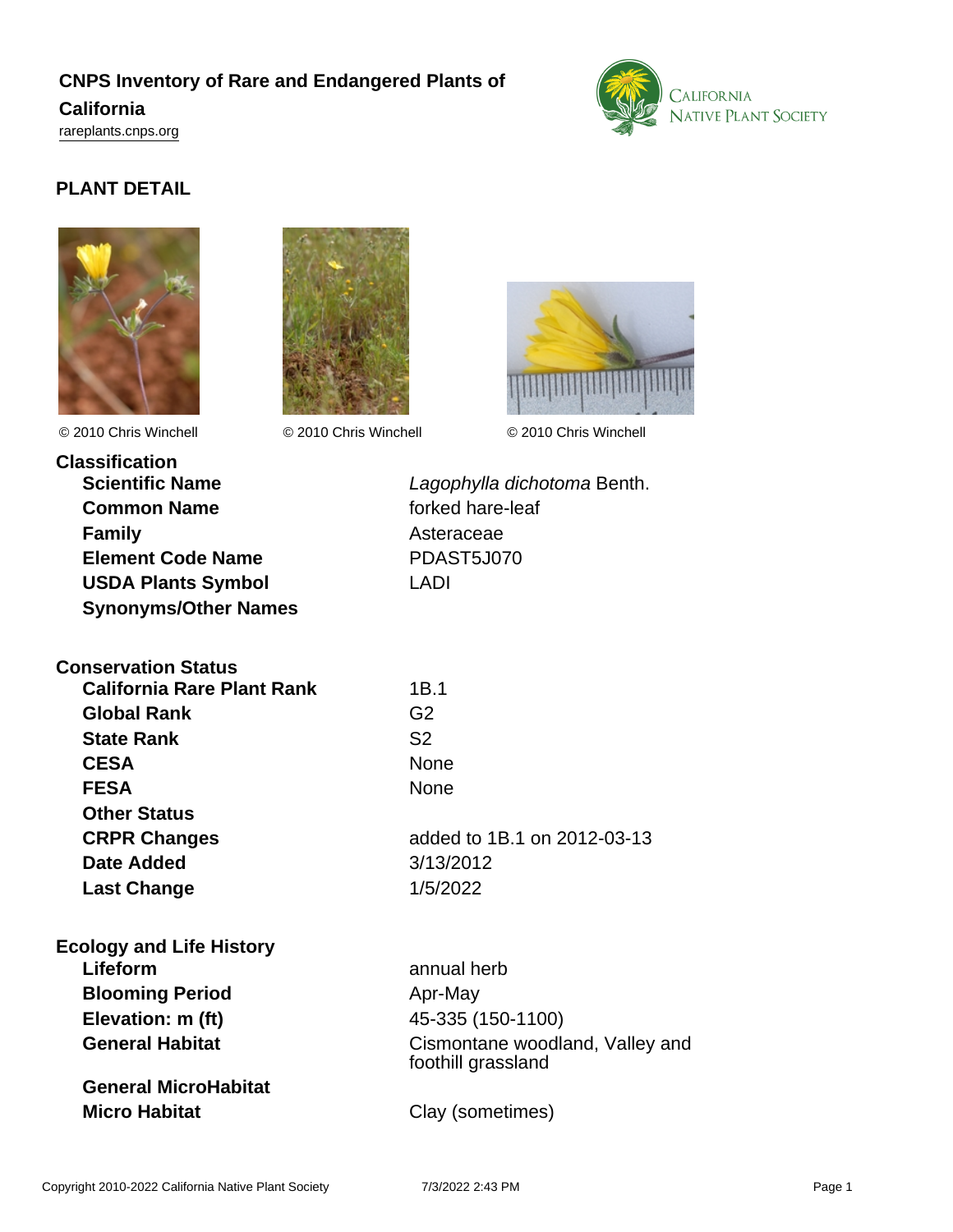# **Element Occurrence Data from California Natural Diversity Database Location Notes** Definitions of codes preceding a county and/or quad: **Total Element Occurrences** 7 **Element Occurrence Ranks** Excellent (A) 0 Good (B) and the contract of the contract of the contract of the contract of the contract of the contract of the contract of the contract of the contract of the contract of the contract of the contract of the contract of t Fair (C) 0 Poor (D) 0 None  $(X)$  0 Unknown (U) 7 **Occurrence Status** Historical, > 20 years 4 Recent, < 20 years 3 **Presence** Presumed Extant 7 Possibly Extirpated 0 Presumed Extirpated 0 **CA Endemic** Yes **Counties** Calaveras (CAL), Fresno (FRE), Merced (MER)\*, Stanislaus (STA) **States** California (CA) **Quads** Cooperstown (3712065), Copperopolis (3712086), Knights Ferry (3712076), Merced (3712034)\*, New Melones Dam (3712085), Piedra (3611974), Pine Flat Dam (3611973), Round Mountain (3611975) \* Presumed extirpated

(\*) Possibly extirpated

Species may be present in other areas where conditions are favorable. These data should NOT be substituted for pre-project review or for on-site surveys.

#### **General Notes**

Threatened by vehicles and non-native plants. Many occurrences historical; need field surveys. Formerly included plants from the Diablo Range, which are now treated as L. diabolensis. Similar to L. minor. See Plantas Hartwegianas pp. 317-318 (1849) by G. Bentham for original description.

#### **Distribution**

#### **Threats**